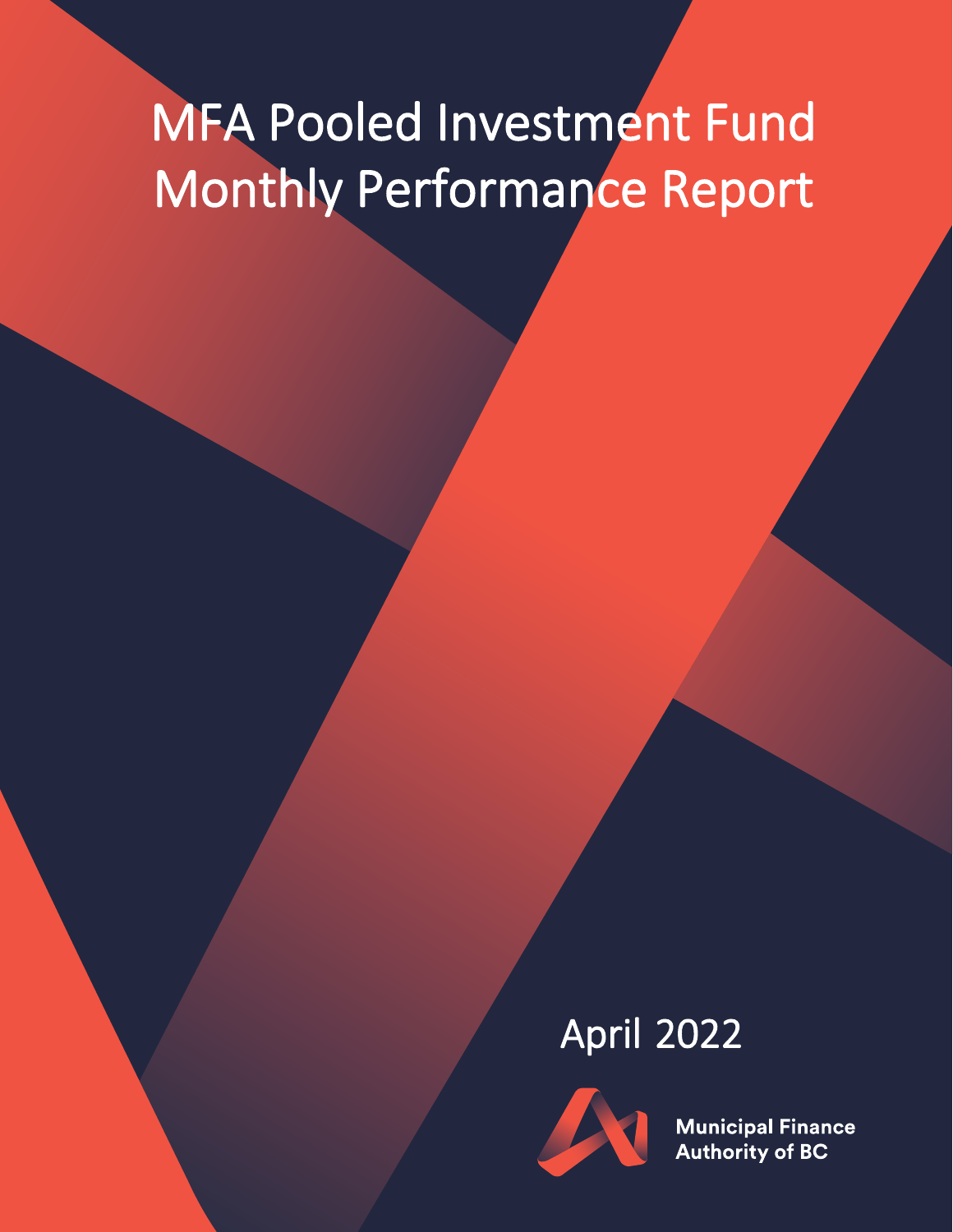

### MFA Pooled Investment Fund Monthly Performance Report $1$

#### *As of April 30, 2022*

| Total Return (%)                             | 1 Month | 3 Months | <b>YTD</b>                   | 1 Year                   | 3 Years                  | 5 Years                  | <b>Since</b><br>Inception <sup>2</sup> |
|----------------------------------------------|---------|----------|------------------------------|--------------------------|--------------------------|--------------------------|----------------------------------------|
| MFA Money Market Fund                        | 0.06    | 0.12     | 0.14                         | 0.24                     | 0.78                     | 1.07                     | 3.57                                   |
| FTSE Canada 30-day T-Bill Index              | 0.02    | 0.03     | 0.03                         | 0.01                     | 0.50                     | 0.70                     | 3.30                                   |
| Difference                                   | $+0.04$ | $+0.09$  | $+0.11$                      | $+0.23$                  | $+0.28$                  | $+0.37$                  | $+0.27$                                |
| MFA Government Focused Ultra-Short Bond Fund | $-0.32$ | $-0.74$  | $-0.93$                      | $-0.98$                  | 0.75                     | 1.12                     | 3.20                                   |
| FTSE Canada 365-Day Treasury Bill Index      | $-0.26$ | $-0.60$  | $-0.69$                      | $-0.79$                  | 0.82                     | 0.94                     | 2.85                                   |
| Difference                                   | $-0.06$ | $-0.14$  | $-0.24$                      | $-0.19$                  | $-0.07$                  | $+0.18$                  | $+0.35$                                |
| <b>MFA Bond Fund</b>                         | $-0.95$ | $-2.81$  | $-3.67$                      | $-3.98$                  | 0.95                     | 1.14                     | 5.40                                   |
| FTSE Canada Short Term Overall Bond Index    | $-0.93$ | $-3.00$  | $-3.93$                      | $-4.57$                  | 0.25                     | 0.65                     | 5.09                                   |
| Difference                                   | $-0.02$ | $+0.19$  | $+0.26$                      | $+0.59$                  | $+0.70$                  | $+0.49$                  | $+0.31$                                |
| MFA Fossil Fuel Free Short-term Bond Fund    | $-0.97$ | $-2.85$  | $-3.72$                      | $-4.12$                  |                          |                          | $-1.07$                                |
| FTSE Canada Short Term Overall Bond Index    | $-0.93$ | $-3.00$  | $-3.93$                      | $-4.57$                  |                          |                          | $-1.63$                                |
| Difference                                   | $-0.04$ | $+0.15$  | $+0.21$                      | $+0.45$                  |                          |                          | $+0.56$                                |
| <b>MFA Mortgage Fund</b>                     | $-1.79$ | $-3.77$  | $-4.71$                      | $-3.19$                  |                          |                          | 0.31                                   |
| FTSE Canada Short Term Overall Bond Index    | $-0.94$ | $-3.01$  | $-3.95$                      | $-4.62$                  |                          |                          | $-0.54$                                |
| Difference                                   | $-0.85$ | $-0.76$  | $-0.76$                      | $+1.43$                  |                          |                          | $+0.85$                                |
| <b>MFA DMAC Fund</b>                         | $-3.59$ | $-5.48$  | $\qquad \qquad \blacksquare$ |                          |                          |                          | $-5.50$                                |
| MFA DMAC Fund Custom Benchmark <sup>3</sup>  | $-3.53$ | $-4.46$  | $\overline{\phantom{a}}$     | $\overline{\phantom{a}}$ | $\overline{\phantom{a}}$ | $\overline{\phantom{a}}$ | $-4.51$                                |
| Difference                                   | $-0.06$ | $-1.02$  | ۰                            |                          |                          |                          | $-0.99$                                |

1 Total return less than one year is not annualized. Portfolio and benchmark performance is net of total fees and expenses of 12.5 basis points per annum (Money Market Fund and Government Focused Ultra-Short Bond Fund), 20 basis points per annum (Bond Fund and Fossil Fuel Free Short-term Bond Fund), and 25 basis points per annum (Mortgage Fund), and 33 basis points per annum (DMAC Fund).

2 Inception dates: Money Market Fund – May 1, 1989; Government Focused Ultra-Short Bond Fund – May 18, 2020 (previously Intermediate Fund - March 30, 1994); Bond Fund – May 1, 1989, Fossil Fuel Free Bond Fund – May 5, 2020; Mortgage Fund – January 29, 2020; DMAC Fund – January 19, 2022.

<sup>3</sup>MFA DMAC Fund Custom Benchmark: 2% FTSE Canada 30 Day T-Bill Index, 15% FTSE Canada Short Term Overall Bond Index, 16% FTSE Canada 91 Day T-Bill Index, 17% S&P/TSX Capped Composite Total Return Index, 35% MSCI World Total Return Net Index (CAD), 12% MSCI Emerging Markets Total Return Net Index, 3% Canadian CPI (Non-Seasonally Adjusted) 1-month lag.



\*Portfolio and benchmark performance is net of fees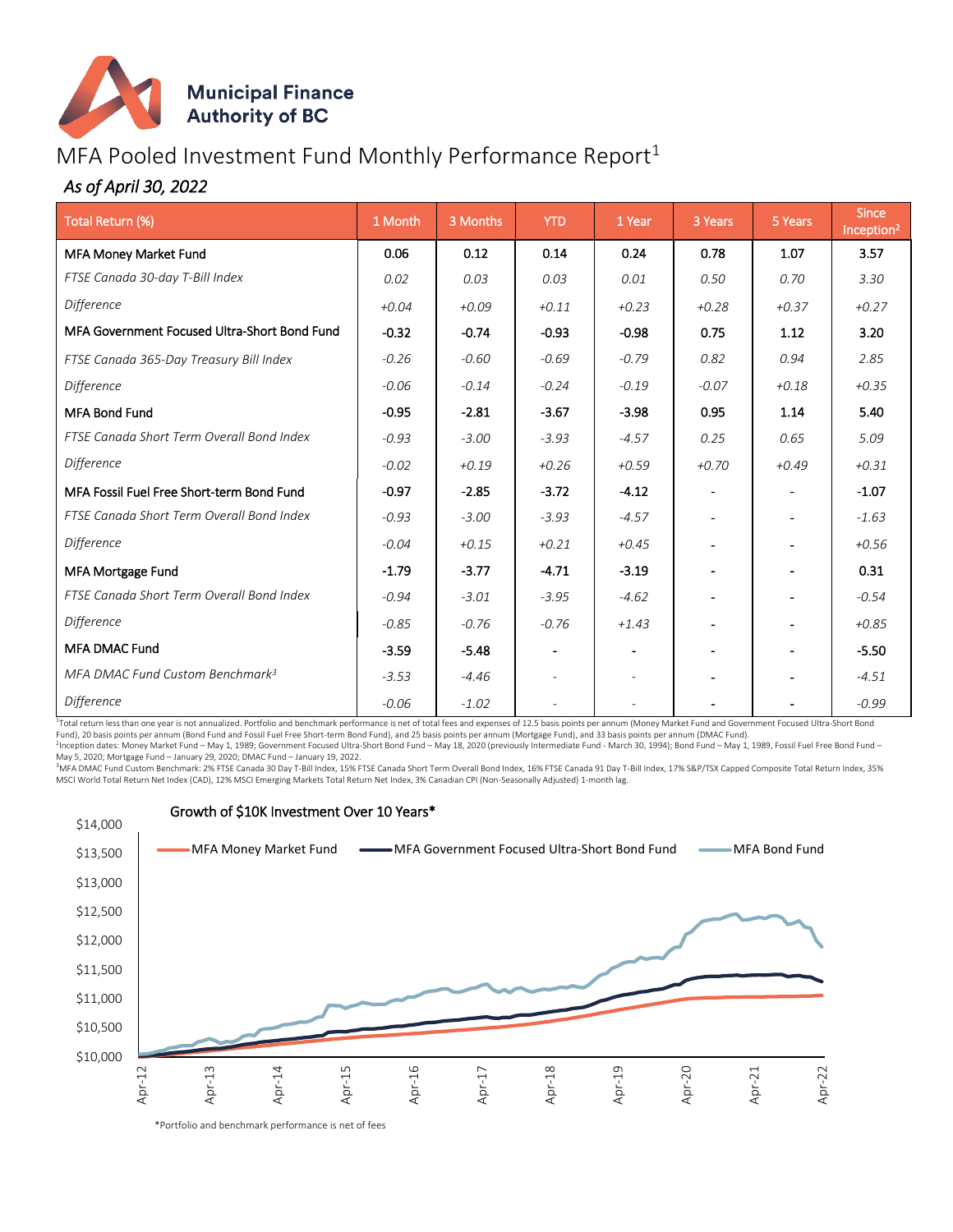#### MFA Money Market Fund

The principal objective of the Money Market Fund is to provide participating investors with interest income through investing primarily in high-quality money market instruments. The Fund will hold assets with maturities no longer than 366 days.

Over the month, the yield curve steepened as long term interest rates increased by more than short term interest rates. Against this backdrop, the MFA Money Market Fund returned +0.06% over the month, outperforming its benchmark.

| Total Return (%)                   | 1 Month | 3 Months | YTD     | 1 Year  | 3 Years | 5 Years | <b>Since</b><br>Inception |
|------------------------------------|---------|----------|---------|---------|---------|---------|---------------------------|
| MFA Money Market Fund <sup>1</sup> | 0.06    | 0.12     | 0.14    | 0.24    | 0.78    | 1.07    | 3.57                      |
| FTSE Canada 30-day T-Bill Index    | 0.02    | 0.03     | 0.03    | 0.01    | 0.50    | 0.70    | 3.30                      |
| Difference                         | $+0.04$ | +0.09    | $+0.11$ | $+0.23$ | +0.28   | $+0.37$ | $+0.27$                   |

 $^1$ Total return less than 1 year is not annualized. Portfolio and benchmark performance is net of annualized fee and expenses of 12.5 basis points per annum. <sup>2</sup>Inception date: May 1, 1989.



\*Portfolio and benchmark performance is net of fees

\*Distributions include all interest income and coupon payments earned on investments, and are paid daily. Total income, divided by the total units outstanding on record date, is the income distribution per unit paid to investors.



| <b>Fund Characteristics</b> | $Mar-31$        | Apr-30          |
|-----------------------------|-----------------|-----------------|
| Fund total net assets       | \$1,203,433,306 | \$1,375,728,351 |
| Average term                | 59 days         | 64 days         |
| Current yield               | 0.69%           | 1.02%           |
| Number of issues            | 130             | 153             |
| Number of issuers           | 34              | 39              |

| <b>Top 10 Holdings</b>     | % Assets |
|----------------------------|----------|
| RIDGE TRUST D/N            | 2.66%    |
| KING ST TRUST D/N          | 2.26%    |
| ENBRIDGE GAS INC D/N       | 2.17%    |
| HYDRO OTTAWA HLD D/N       | 2.13%    |
| SOUND TRUST D/N            | 1.88%    |
| <b>HSBC SECURITIES B/A</b> | 1.84%    |
| <b>BANNER TRUST D/N</b>    | 1.77%    |
| ZEUS REC TRUST D/N         | 1.73%    |
| BAY ST TRUST D/N           | 1.69%    |
| TD BANK B/A                | 1.59%    |

| $Mar-31$ | Apr-30 |
|----------|--------|
| 29.97%   | 25.73% |
| 70.03%   | 73.78% |
| 0.00%    | 0.49%  |
| 0.00%    | 0.00%  |
| $0.00\%$ | 0.00%  |
|          |        |

\*includes federal and provincial government

| Rating           | $Mar-31$ | Apr-30 |
|------------------|----------|--------|
| R <sub>1</sub> H | 68.79%   | 65.70% |
| R <sub>1</sub> M | 6.43%    | 7.14%  |
| R <sub>1</sub>   | 24.78%   | 27.16% |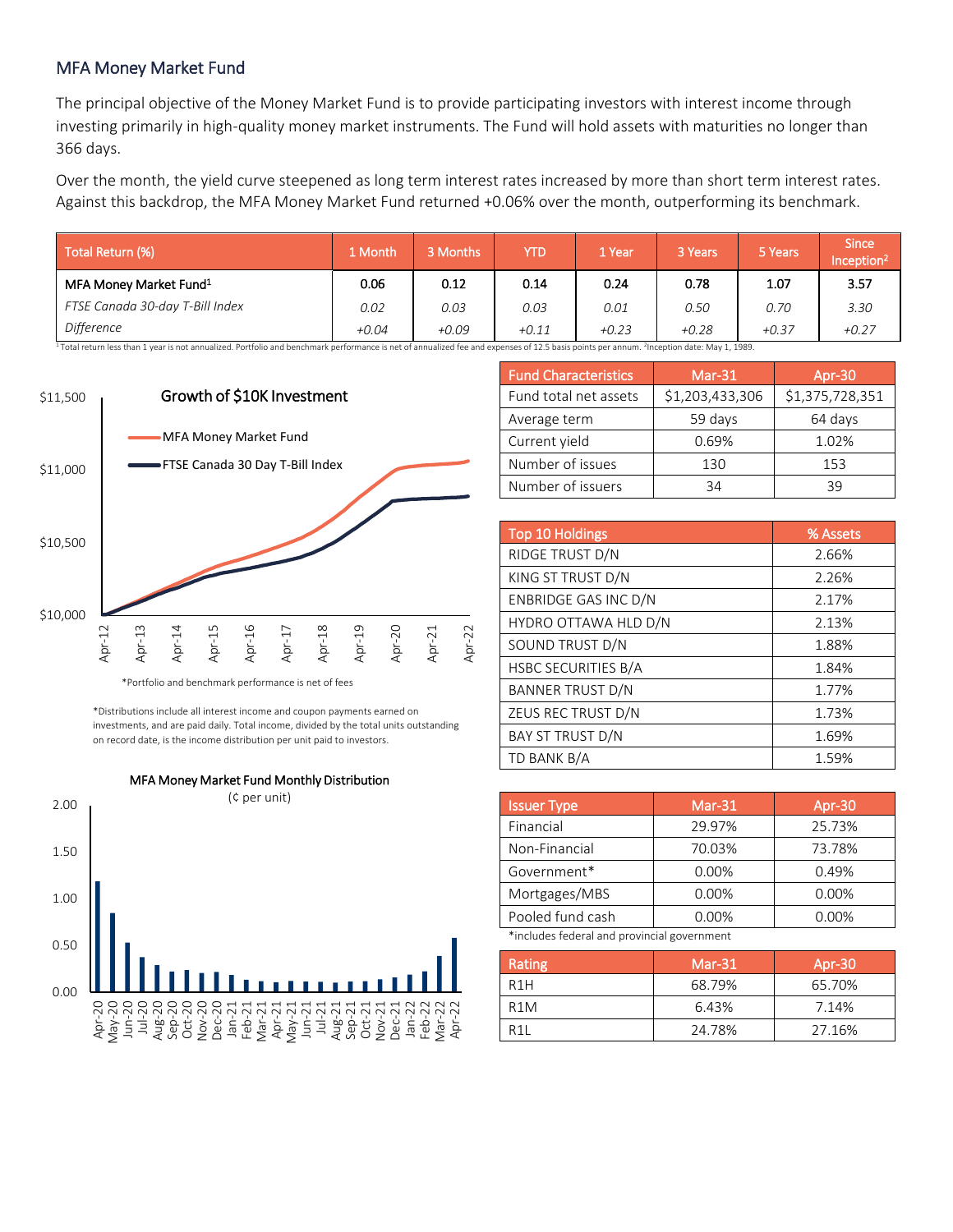#### MFA Government Focused Ultra-Short Bond Fund

The principal objective of the Government Focused Ultra-short Bond Fund is to provide participating investors with interest income. The Fund aims to achieve moderate capital appreciation by actively managing Fund investments. The Fund will hold assets with maturities no longer than 2 years at the time of purchase.

Over the month, the MFA Government Focused Ultra-Short Bond Fund returned -0.32%, underperforming the benchmark as credit spreads widened. The fund remains biased towards high-quality provincial and financial corporate bonds given their yield advantage over similar term federal bonds.

| Total Return (%)                                          | 1 Month | 3 Months | YTD     | 1 Year  | 3 Years | 5 Years | <b>Since</b><br>Inception <sup>2</sup> |
|-----------------------------------------------------------|---------|----------|---------|---------|---------|---------|----------------------------------------|
| MFA Government Focused Ultra-Short Bond Fund <sup>1</sup> | $-0.32$ | $-0.74$  | $-0.93$ | $-0.98$ | 0.75    | 1.12    | 3.20                                   |
| FTSE Canada 365-Day Treasury Bill Index                   | $-0.26$ | $-0.60$  | $-0.69$ | $-0.79$ | 0.82    | 0.94    | 2.85                                   |
| Difference                                                | $-0.06$ | $-0.14$  | $-0.24$ | $-0.19$ | $-0.07$ | $+0.18$ | $+0.35$                                |

 $1$ Total return less than 1 year is not annualized. Portfolio and benchmark performance is net of annualized fee and expenses of 12.5 basis points per annum.  $^2$  Government Focused Ultra-Short Bond Fund – May 18, 2020 (previously Intermediate Fund - March 30, 1994)



\*Portfolio and benchmark performance is net of fees



\*Distributions include all interest income and coupon payments earned on investments, and are paid monthly. Total income, divided by the total units outstanding on record date, is the income distribution per unit paid to investors.

| <b>Fund Characteristics</b> | $Mar-31$      | Apr-30        |
|-----------------------------|---------------|---------------|
| Fund total net assets       | \$307,371,788 | \$302,627,616 |
| Average term                | 0.88 years    | 0.88 years    |
| Current yield               | 1.93%         | 2.59%         |
| Modified duration           | 0.86 years    | 0.86 years    |
| Number of issues            | 11            | 11            |
| Number of issuers           |               |               |

| <b>Top 10 Holdings</b>                 | % Assets |
|----------------------------------------|----------|
| Ontario 2.9%, Jun 2, 2023              | 16.76%   |
| Ontario 2.6%, Sep 8, 2023              | 12.92%   |
| Ontario 3.2% Jun 2, 2022               | 11.66%   |
| Canada Housing Trust 2.4% Dec 15, 2022 | 11.05%   |
| C.I.B.C. 2.4% Jun 9, 2023              | 9.59%    |
| Bank of Nova Scotia 2.4%, May 1, 2023  | 7.70%    |
| RBC 3.3% Sep 26, 2023                  | 7.54%    |
| Alberta 1.6% Sep 1, 2023               | 7.38%    |
| Canada Housing Trust 2.4% Sep 15, 2023 | 5.61%    |
| Alberta 2.6% Dec 15, 2022              | 5.02%    |

| <b>Issuer Type</b>                          | $Mar-31$ | Apr-30 |  |  |  |
|---------------------------------------------|----------|--------|--|--|--|
| Financial                                   | 24.83%   | 24.82% |  |  |  |
| Non-Financial                               | 0.00%    | 0.00%  |  |  |  |
| Government*                                 | 75.17%   | 75.18% |  |  |  |
| Mortgages/MBS                               | 0.00%    | 0.00%  |  |  |  |
| Pooled fund cash                            | 0.00%    | 0.00%  |  |  |  |
| *includes federal and provincial government |          |        |  |  |  |

| Rating  | $Mar-31$ | Apr-30 |
|---------|----------|--------|
| AAA/R1H | 16.57%   | 16.76% |
| AA/R1M  | 51.32%   | 51.03% |
| A/R1L   | 32.11%   | 32.21% |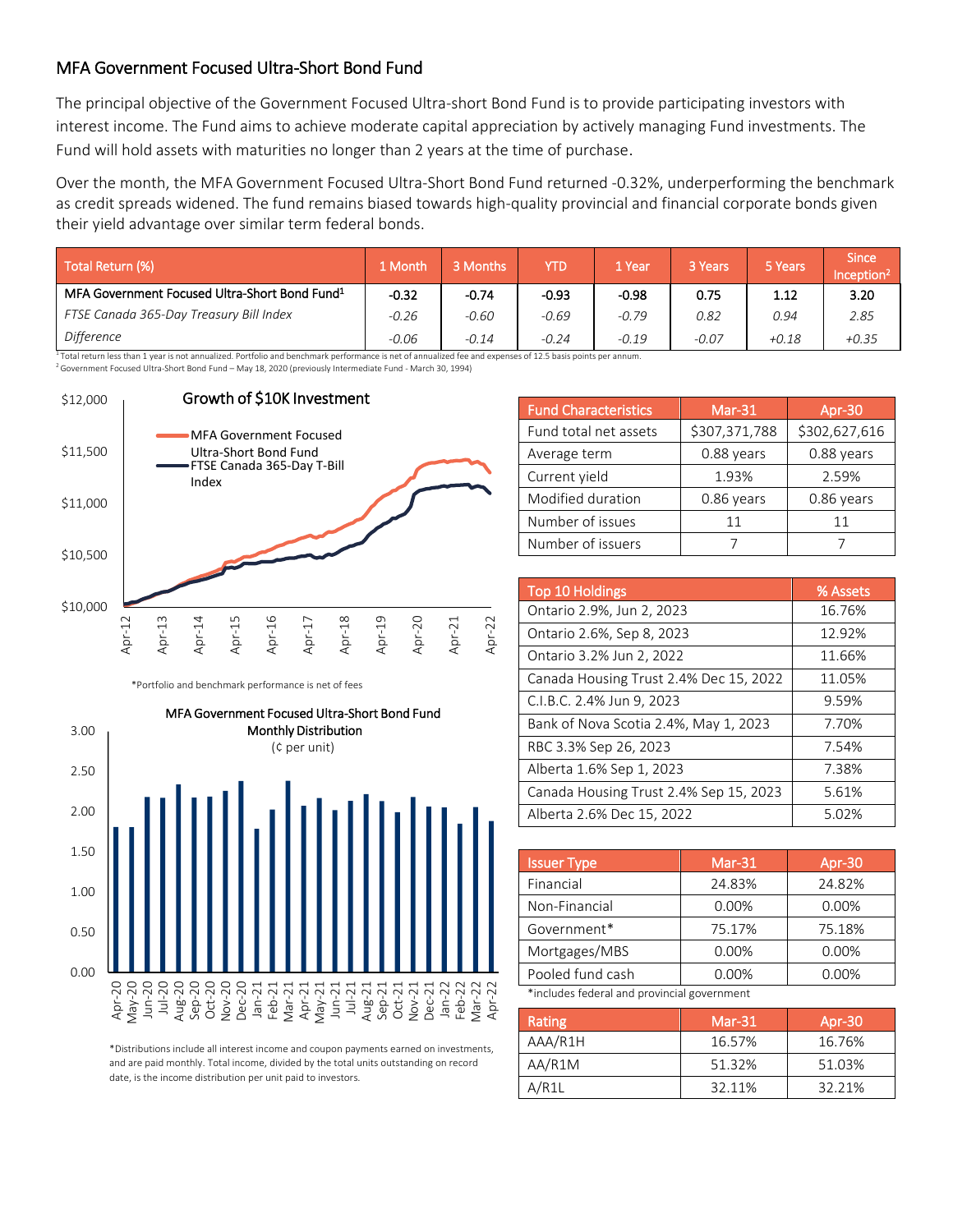#### MFA Bond Fund

The principal objective of the short-term Bond Fund is to provide participating investors with interest income. The Fund aims to achieve moderate capital appreciation by actively managing Fund investments. The Fund will hold assets with maturities no longer than 7.25 years at the time of purchase. Typically, the fund's duration ranges around 3 years.

The MFA Bond Fund returned -0.95% over the month, performing roughly in-line with the benchmark. The portfolio's greater allocation to credit relative to the benchmark detracted from relative performance during the month as credit spreads widened.

| Total Return (%)                          | 1 Month | 3 Months | YTD     | 1 Year  | 3 Years | 5 Years | <b>Since</b><br>Inception <sup>2</sup> |
|-------------------------------------------|---------|----------|---------|---------|---------|---------|----------------------------------------|
| MFA Bond Fund <sup>1</sup>                | $-0.95$ | $-2.81$  | $-3.67$ | $-3.98$ | 0.95    | 1.14    | 5.40                                   |
| FTSE Canada Short Term Overall Bond Index | $-0.93$ | $-3.00$  | $-3.93$ | $-4.57$ | 0.25    | 0.65    | 5.09                                   |
| Difference                                | $-0.02$ | $+0.19$  | $+0.26$ | $+0.59$ | +0.70   | $+0.49$ | $+0.31$                                |

 $^1$ Total return less than 1 year is not annualized. Portfolio and benchmark performance is net of annualized fee and expenses of 20 basis points per annum.

<sup>3</sup> Inception date: May 1, 1989





\*Distributions include all interest income and coupon payments earned on investments, and are paid monthly. Total income, divided by the total units outstanding on record date, is the income distribution per unit paid to investors.

| <b>Fund Characteristics</b> | $Mar-31$      | Apr-30        |
|-----------------------------|---------------|---------------|
| Fund total net assets       | \$692,191,985 | \$684,794,935 |
| Average term                | 2.90 years    | 2.79 years    |
| Current yield               | 2.77%         | 3.24%         |
| Modified duration           | 2.72 years    | 2.61 years    |
| Number of issues            | 146           | 147           |
| Number of issuers           | 66            | 65            |

| <b>Top 10 Holdings</b>                          | % Assets |
|-------------------------------------------------|----------|
| Canada Housing Trust 1.6%, Dec 15, 2026         | 8.36%    |
| Ontario 2.6%, Jun 2, 2025                       | 5.05%    |
| Canada Housing Trust 1.3% Jun 15, 2026          | 4.07%    |
| Canada Housing Trust 2.6%, Dec 15, 2023         | 3.39%    |
| Canada 1.3% Mar 1, 2027                         | 3.25%    |
| Canada 1.5% May 1, 2024                         | 3.24%    |
| Canada Housing Trust 2.4% Nov 22, 2027          | 2.83%    |
| Manufacturers Life Insur. 3.2%, Nov 22,<br>2027 | 2.41%    |
| RBC 2.6%, Nov 1, 2024                           | 1.81%    |
| Westcoast Energy Inc. 3.4%, Sep 12, 2024        | 1.65%    |

| <b>Issuer Type</b>                          | $Mar-31$ | Apr-30 |  |  |
|---------------------------------------------|----------|--------|--|--|
| Financial                                   | 21.62%   | 21.27% |  |  |
| Non-Financial                               | 27.47%   | 27.54% |  |  |
| Government*                                 | 43.56%   | 41.82% |  |  |
| Mortgages/MBS                               | 3.21%    | 3.17%  |  |  |
| Pooled fund cash                            | 4.13%    | 6.19%  |  |  |
| *includes federal and provincial government |          |        |  |  |

| Rating                 | $Mar-31$ | Apr-30 |
|------------------------|----------|--------|
| Cash & short term      | 4.13%    | 6.19%  |
| AAA                    | 35.02%   | 33.27% |
| AA                     | 10.56%   | 10.79% |
|                        | 29.15%   | 30.02% |
| <b>BBB &amp; below</b> | 17.93%   | 16.56% |
| Mortgages/MBS          | 3.21%    | 3.17%  |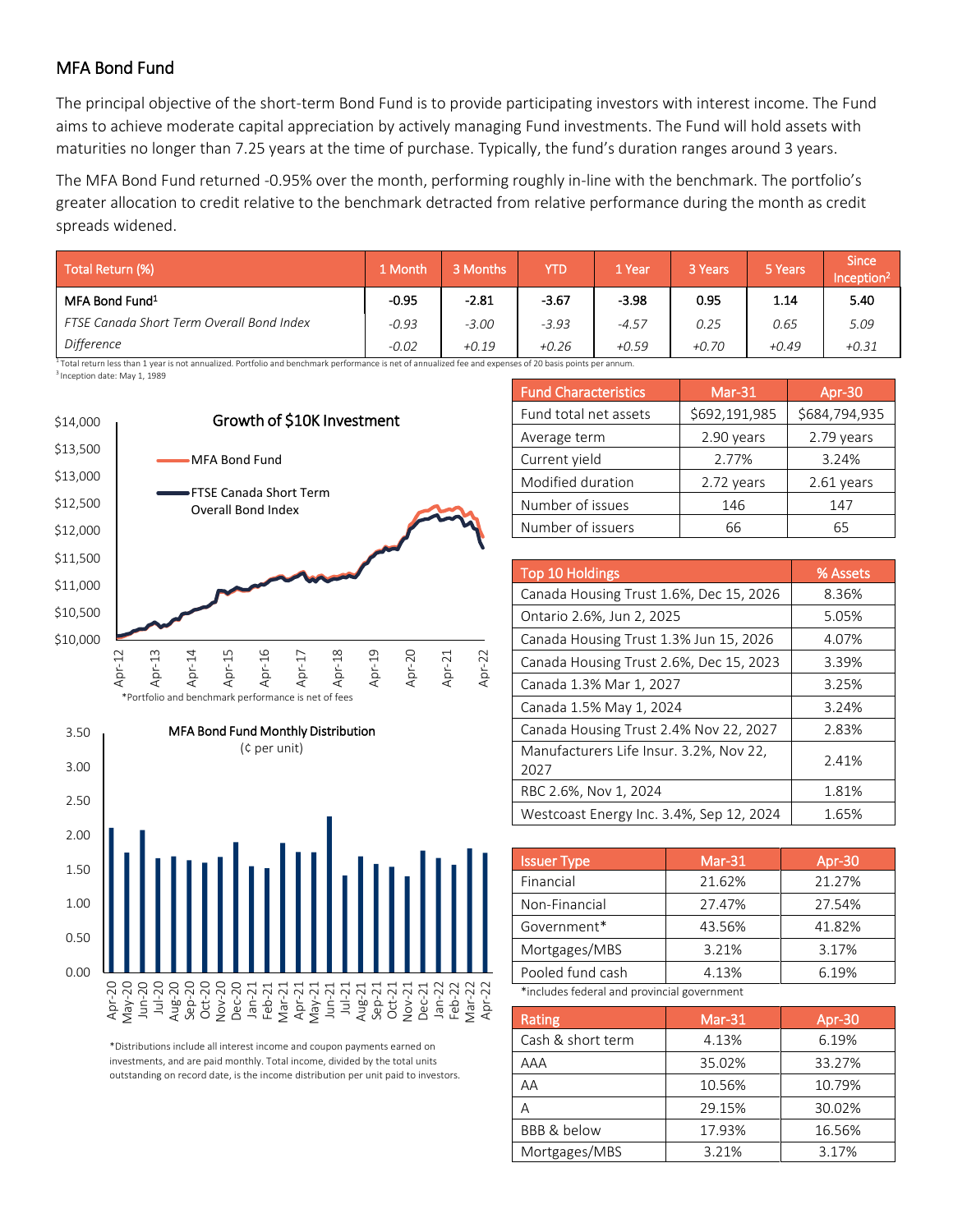#### MFA Fossil Fuel Free Short Term Bond Fund

The principal objective of the Fossil Fuel Free Short-Term Bond Fund is to provide participating investors with interest income. The Fund aims to achieve moderate capital appreciation by actively managing Fund investments. The Fund will hold assets with maturities no longer than 7.25 years at the time of purchase. The Fund shall not invest in securities of Issuers directly involved in the extraction, processing and transportation of coal, oil, or natural gas ("fossil fuels").

Over the month, the Fossil Fuel Free Short-Term Bond Fund returned -0.97%, performing roughly in-line with the benchmark. The portfolio's greater allocation to credit relative to the benchmark detracted from relative performance during the month as credit spreads widened.

| Total Return (%)                          | 1 Month | 3 Months | YTD     | 1 Year  | 3 Years | 5 Years                  | <b>Since</b><br>Inception <sup>2</sup> |
|-------------------------------------------|---------|----------|---------|---------|---------|--------------------------|----------------------------------------|
| MFA Fossil Fuel Free Short-term Bond Fund | $-0.97$ | $-2.85$  | $-3.72$ | $-4.12$ |         | $\overline{\phantom{0}}$ | $-1.07$                                |
| FTSE Canada Short Term Overall Bond Index | $-0.93$ | $-3.00$  | $-3.93$ | $-4.57$ |         | $\overline{\phantom{0}}$ | $-1.63$                                |
| <b>Difference</b>                         | $-0.04$ | $+0.15$  | $+0.21$ | $+0.45$ | -       | $\sim$                   | $+0.56$                                |

<sup>1</sup>Total return less than 1 year is not annualized. Portfolio and benchmark performance is net of annualized fee and expenses of 20 basis points per annum. <sup>2</sup> Inception date: May 5, 2020



\*Distributions include all interest income and coupon payments earned on investments, and are paid quarterly. Total income, divided by the total units outstanding on record date, is the income distribution per unit paid to investors.

| <b>Fund Characteristics</b> | $Mar-31$      | Apr-30        |
|-----------------------------|---------------|---------------|
| Fund total net assets*      | \$155,546,554 | \$153,987,300 |
| Average term                | 2.88 years    | 2.77 years    |
| Current yield               | 2.75%         | 3.19%         |
| Modified duration           | 2.72 years    | 2.60 years    |
| Number of issues            | 93            | 91            |
| Number of issuers           | 45            | 47            |

\*MFA owns units of the RBC Vision Fossil Fuel Free Short-term Bond Fund (total size \$266,283,920)

| <b>Top 10 Holdings</b>                  | % Assets |
|-----------------------------------------|----------|
| Canada Housing Trust 1.6%, Dec 15, 2026 | 9.60%    |
| Ontario 2.6%, Jun 2, 2025               | 4.96%    |
| Canada Housing Trust 1.3% Jun 15, 2026  | 4.11%    |
| Canada 1.3% Mar 1, 2027                 | 3.91%    |
| Ontario 3.5% Jun 2, 2024                | 3.03%    |
| Canada 2.0%, Sep 1, 2023                | 2.99%    |
| Canada 1.8%, Mar 1, 2023                | 2.73%    |
| Ontario Power Gen 2.9% Apr 8, 2025      | 2.47%    |
| Ontario 2.9%, Jun 2, 2023               | 2.26%    |
| BMO 2.9%, Mar 6, 2024                   | 2.14%    |

| <b>Issuer Type</b>                          | $Mar-31$ | Apr-30 |
|---------------------------------------------|----------|--------|
| Financial                                   | 20.71%   | 21.04% |
| Non-Financial                               | 25.81%   | 23.90% |
| Government*                                 | 45.24%   | 44.87% |
| Mortgages/MBS                               | 2.05%    | 2.06%  |
| Pooled fund cash                            | 6.20%    | 8.13%  |
| *includes federal and provincial government |          |        |

\*includes federal and provincial government

| Rating            | $Mar-31$ | Apr-30 |
|-------------------|----------|--------|
| Cash & short term | 6.20%    | 8.13%  |
| AAA               | 34.08%   | 33.65% |
| AA                | 14.12%   | 14.23% |
| А                 | 28.64%   | 29.27% |
| BBB & below       | 14.92%   | 12.65% |
| Mortgages/MBS     | 2.05%    | 2.06%  |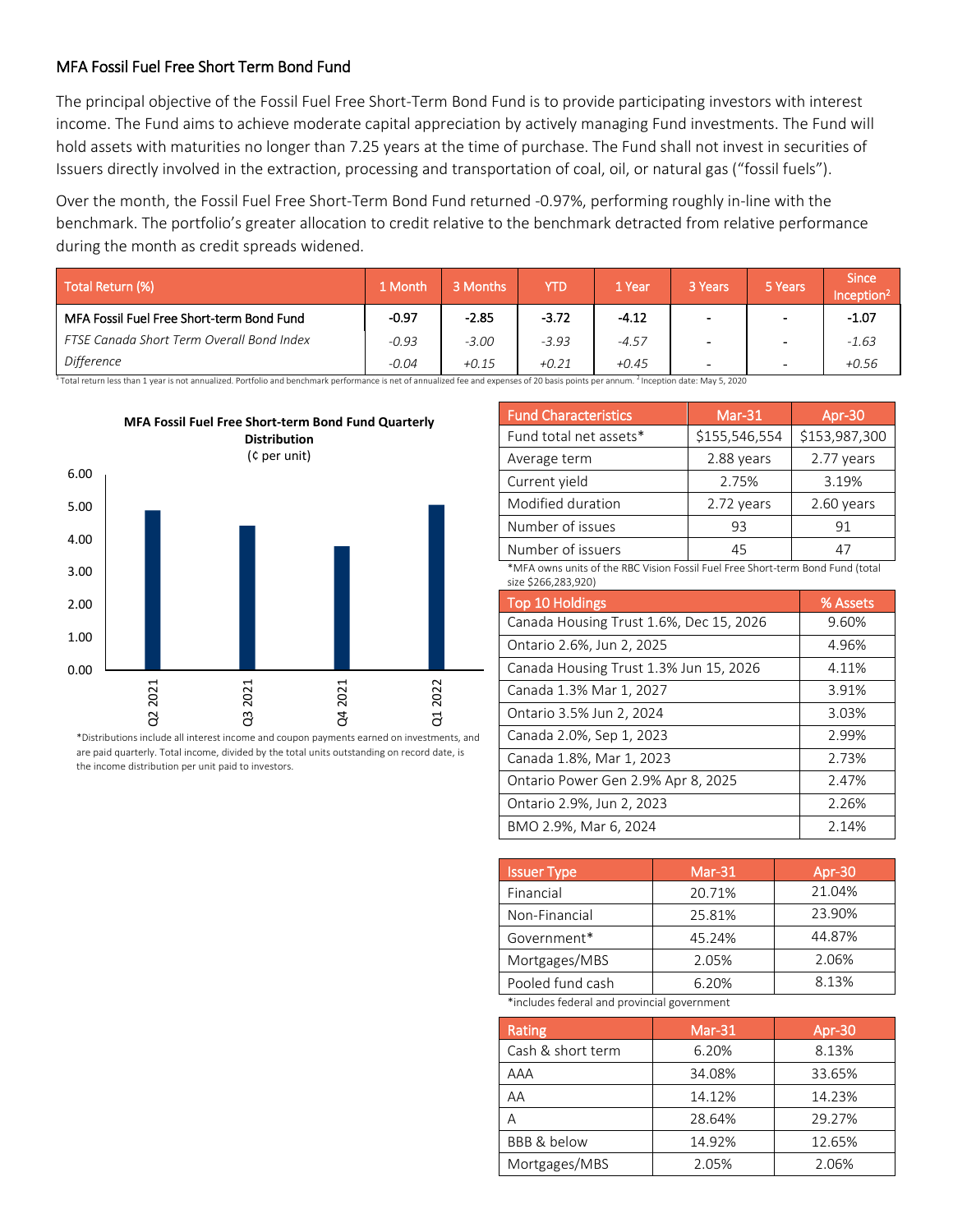#### MFA Mortgage Fund

The principal objective of the Mortgage Fund is to provide participating investors with interest income, and diversification benefits by capitalizing on the illiquidity premium offered by the Canadian commercial mortgage markets. The Fund shall indirectly invest primarily in first mortgages on income producing commercial properties in Canada with an average term of 2 to 5 years.

The MFA mortgage fund returned -1.79% over the month, underperforming the benchmark. Mortgage spreads widened 17 basis points over the month, ending February at a yield of 178 basis points over similar-term Government of Canada bonds.

| Total Return (%)                          | 1 Month | 3 Months | YTD     | l Year  | 3 Years                  | 5 Years                  | <b>Since</b><br>Inception |
|-------------------------------------------|---------|----------|---------|---------|--------------------------|--------------------------|---------------------------|
| MFA Mortgage Fund <sup>1</sup>            | $-1.79$ | $-3.77$  | $-4.71$ | $-3.19$ | $\overline{\phantom{a}}$ | $\overline{\phantom{a}}$ | 0.31                      |
| FTSE Canada Short Term Overall Bond Index | $-0.94$ | $-3.01$  | $-3.95$ | $-4.62$ |                          | $\overline{\phantom{0}}$ | $-0.54$                   |
| Difference                                | $-0.85$ | $-0.76$  | $-0.76$ | $+1.43$ | $\overline{\phantom{a}}$ | $\blacksquare$           | $+0.85$                   |

 $1$ Total return less than 1 year is not annualized. Portfolio and benchmark performance is net of annualized fee and expenses of 25 basis points per annum.

2 Inception date: January 29, 2020

| <b>Fund Characteristics</b>         | $Mar-31$             | Apr-30               |  |
|-------------------------------------|----------------------|----------------------|--|
| Fund total net assets*              | \$139,730,142        | \$181,382,363        |  |
| Weight average spread               | 161 bps over similar | 178 bps over similar |  |
|                                     | term GoC bonds       | term GoC bonds       |  |
| Weighted average amortization       | 21.9 years           | 22.1 years           |  |
| Average term-to-maturity            | 4.3 years            | 4.0 years            |  |
| Current yield                       | 3.52%                | 4.03%                |  |
| Weighted average duration           | 3.4 years            | 3.2 years            |  |
| Weighted loan-to-value              | 55%                  | 55%                  |  |
| Weighted average cash flow coverage | 1.7x                 | 1.7x                 |  |
| Number of mortgages                 | 546                  | 538                  |  |
| Largest mortgage                    | 2.1%                 | 1.9%                 |  |
| Marketable securities & cash        | 7.5%                 | 9.8%                 |  |

\*MFA owns units of the PH&N Mortgage Pension Trust (total size \$4,992,700,064)



**MFA Mortgage Fund Quarterly Distribution** 

(¢ per unit)

\*Distributions include all interest income and coupon payments earned on investments, and are paid quarterly. Total income, divided by the total units outstanding on record date, is the income distribution per unit paid to investors.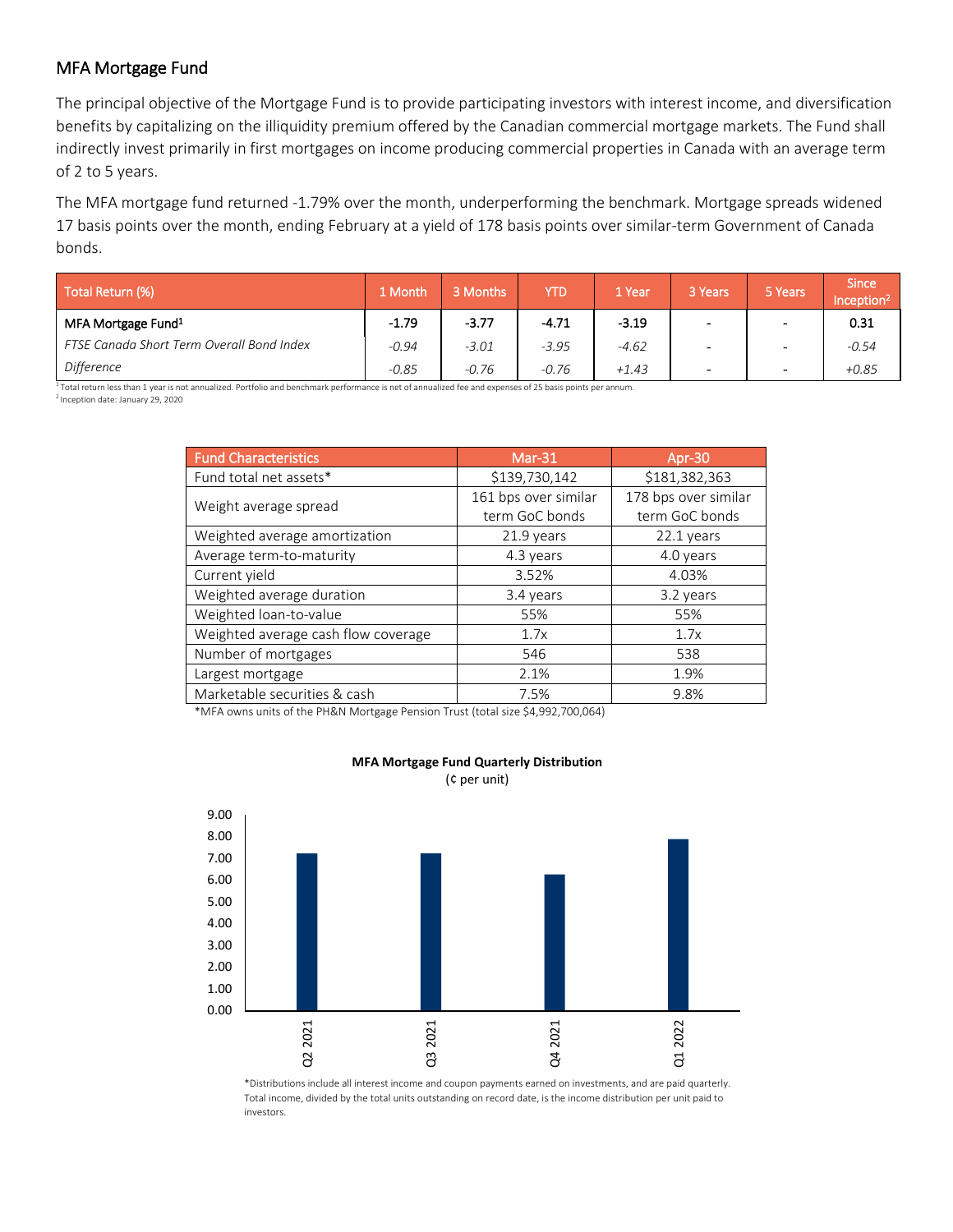#### MFA DMAC Fund

The primary purpose of the DMAC Fund is to invest capital over the long-term to grow at a rate that exceeds inflation, while minimizing risk through asset class selection and diversification. The fund shall be broadly diversified among Fixed Income, Equities and Alternatives. The fund aims to provide risk-adjusted real returns of 3.5% over the long-term.

Over the month, the MFA DMAC fund returned -3.59%. Please note that the fund is currently in transition while we build up the fund's sector allocations to the target asset mix. As such, relative performance at the headline DMAC fund level is not as relevant or indicative of manager skill during this interim period.

The BlueBay Total Return Credit Fund was the largest relative underperforming fund of the month. Weakness was driven by a combination of rising yields caused by market expectations for further interest-rate hikes and spread widening. Conversely, the RBC QUBE Low Volatility Global Equity Fund posted the strongest returns relative to its benchmark as market volatility continued in April with global indices down over the month. The low volatility strategy performed as expected in this environment, protecting capital and outperforming broad markets due to its emphasis on the highest quality and most stable areas of the market

| Total Return (%)                                                             | 1 Month | 3 Months | <b>YTD</b>               | 1 Year                   | 3 Years                  | 5 Years                  | <b>Since</b><br>Inception <sup>2</sup> |
|------------------------------------------------------------------------------|---------|----------|--------------------------|--------------------------|--------------------------|--------------------------|----------------------------------------|
| MFA DMAC Fund <sup>1</sup>                                                   | $-3.59$ | $-5.48$  |                          |                          |                          |                          | $-5.50$                                |
| MFA DMAC Fund Custom Benchmark <sup>3</sup>                                  | $-3.53$ | $-4.46$  |                          |                          |                          | $\overline{\phantom{0}}$ | $-4.51$                                |
| Difference                                                                   | $-0.06$ | $-1.02$  | $\overline{\phantom{a}}$ | $\overline{\phantom{a}}$ | $\overline{\phantom{0}}$ | $\blacksquare$           | $-0.99$                                |
| MFA DMAC Fund <sup>1</sup>                                                   | $-3.59$ | $-5.48$  |                          |                          |                          |                          | $-5.50$                                |
| Canadian CPI (Non-Seasonally Adjusted) 1-month<br>$lag + 3.5\%$ <sup>4</sup> | 1.67    | 4.16     |                          |                          |                          |                          | 4.13                                   |
| <b>Difference</b>                                                            | $-5.26$ | $-9.64$  |                          |                          |                          | $\overline{\phantom{0}}$ | $-9.63$                                |

<sup>1</sup> Total return less than 1 year is not annualized. Portfolio and benchmark performance is net of annualized fee and expenses of 33 basis points per annum.

2 Inception date: January 19, 2022 <sup>3</sup> MFA DMAC Fund Custom Benchmark: 2% FTSE Canada 30 Day T-Bill Index, 15% FTSE Canada Short Term Overall Bond Index, 16% FTSE Canada 91 Day T-Bill Index, 17% S&P/TSX Capped Composite Total Return Index, 35% .<br>AD), 12% MSCI Emerging Markets Total Return Net Index, 3% Canadian CPI (Non-Seasonally Adjusted) 1-month lag.<br>1ark

|  | visci World Total Return Net Index (CAD), . |  |  |
|--|---------------------------------------------|--|--|
|  |                                             |  |  |

|  |  |  |  | <sup>4</sup> MFA DMAC Fund secondary benchmark |  |  |  |  |  |  |  |  |
|--|--|--|--|------------------------------------------------|--|--|--|--|--|--|--|--|

|                                    | <b>Midpoint Target</b>  |          |        |  |
|------------------------------------|-------------------------|----------|--------|--|
| <b>Asset Mix</b>                   | Allocation <sup>1</sup> | $Mar-31$ | Apr-30 |  |
| Alternative Investments            | 15%                     | 2.8%     | 5.0%   |  |
| RBC Canadian Core Real Estate Fund | 5%                      | 2.8%     | 4.5%   |  |
| High Yield Mortgages               | 5%                      | 0.0%     | 0.4%   |  |
| Infrastructure                     | 5%                      | 0.0%     | 0.0%   |  |
| <b>Equity Investments</b>          | 60%                     | 64.5%    | 63.8%  |  |
| <b>Emerging Market Equity</b>      | 10%                     | 10.6%    | 10.5%  |  |
| Global Equities (low volatility)   | 11%                     | 12.3%    | 12.7%  |  |
| Canadian Equities                  | 10%                     | 10.9%    | 10.8%  |  |
| Global Equities                    | 24%                     | 24.7%    | 23.8%  |  |
| Canadian Equities (low volatility) | 5%                      | 5.9%     | 6.0%   |  |
| <b>Fixed Income Investments</b>    | 25%                     | 30.3%    | 30.4%  |  |
| Canadian bonds                     | 15%                     | 14.8%    | 15.2%  |  |
| Global Bonds                       | 10%                     | 15.5%    | 15.2%  |  |
| Cash                               | 0%                      | 2.2%     | 0.9%   |  |

<sup>1</sup>The Fund Manager is authorized to tactically allocate a strategy's total portfolio weight within approved ranges, generally about +/- 5% - these target portfolio weights represent the mid-point of approved ranges